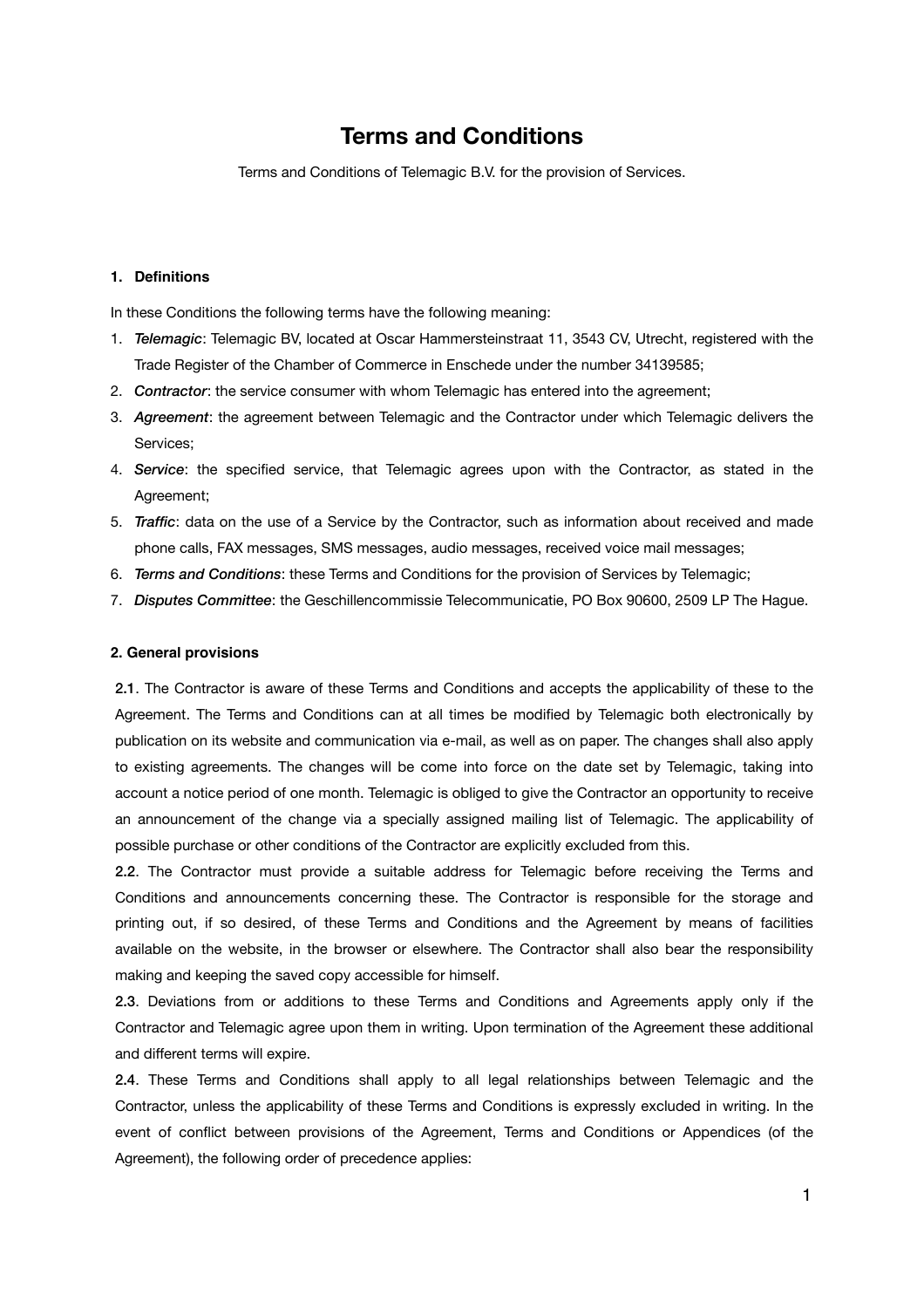- I. The Agreement;
- II. The Appendices;
- III. The Terms and Conditions.

2.5. If any provision of these Terms and Conditions is null and void or annulled, the remaining provisions of these Terms and Conditions will remain fully in force, and Telemagic will, in accordance with Article 2.1., provide new provision(s) to replace the invalid provision(s), in which the purpose and intent of the invalid provision(s) is taken into consideration as much as possible.

2.6. The Contractor shall, if it is stated in the agreement that the agreed upon Service or the delivery of a Product is not designed for commercial, business or economic purposes, such as the exercise of a profession or business, act at his own risk, if he does use the Service or Product for this. The Contractor shall indemnify Telemagic for damages that may arise as a result of that form of usage and Telemagic has in this case the right to terminate the agreement with immediate effect, without prejudice to its other rights and without being responsible for any damage whatsoever.

2.7. Telemagic may transfer rights and obligations of the Agreement to third parties and shall, if required by law, inform the Contractor. If the transfer of obligations to a third party is unreasonably onerous for the Contractor, the Contractor has the right to terminate the Agreement within 30 days after receiving said announcement.

## **3. Conclusion of an Agreement**

3.1. Unless explicitly stated otherwise, an agreement between Telemagic and the Contractor is established:

- 1. When the confirmation of an order, signed by Telemagic and Contractor, is received in return to Telemagic, or;
- 2. From the time of signing of the Agreement by the parties, or;
- 3. From the time that Telemagic has accepted or confirmed the application of the Contractor in writing and the Contractor has taken or could have taken notice of this confirmation, or;
- 4. From the moment that Telemagic has commenced execution of the order and the Contractor has taken or could have taken notice of this.

3.2. The above list is not limited. Therefore, the parties are free to prove that the agreement has been reached by other means.

3.3. All offers of Telemagic are free of obligation, and are valid for 14 days after date of issue, unless indicated otherwise. Telemagic will be bound by such offers only if the other party thereof confirms the acceptance in writing within 14.

3.4. For Services that are delivered from the central data network of Telemagic, the Contractor is responsible for providing adequate infrastructure to said central data network.

3.5. Telemagic reserves the right not to carry out an order in case of the absence of technical possibility of services delivery and / or in case of a technical specificity that does not meet the requirements recommended by the Telemagic.

3.6. Telemagic reserves the right not to carry out an order without stating reasons, as long as Telemagic has not confirmed it yet to the Contractor. Besides, Telemagic always has the right not to accept an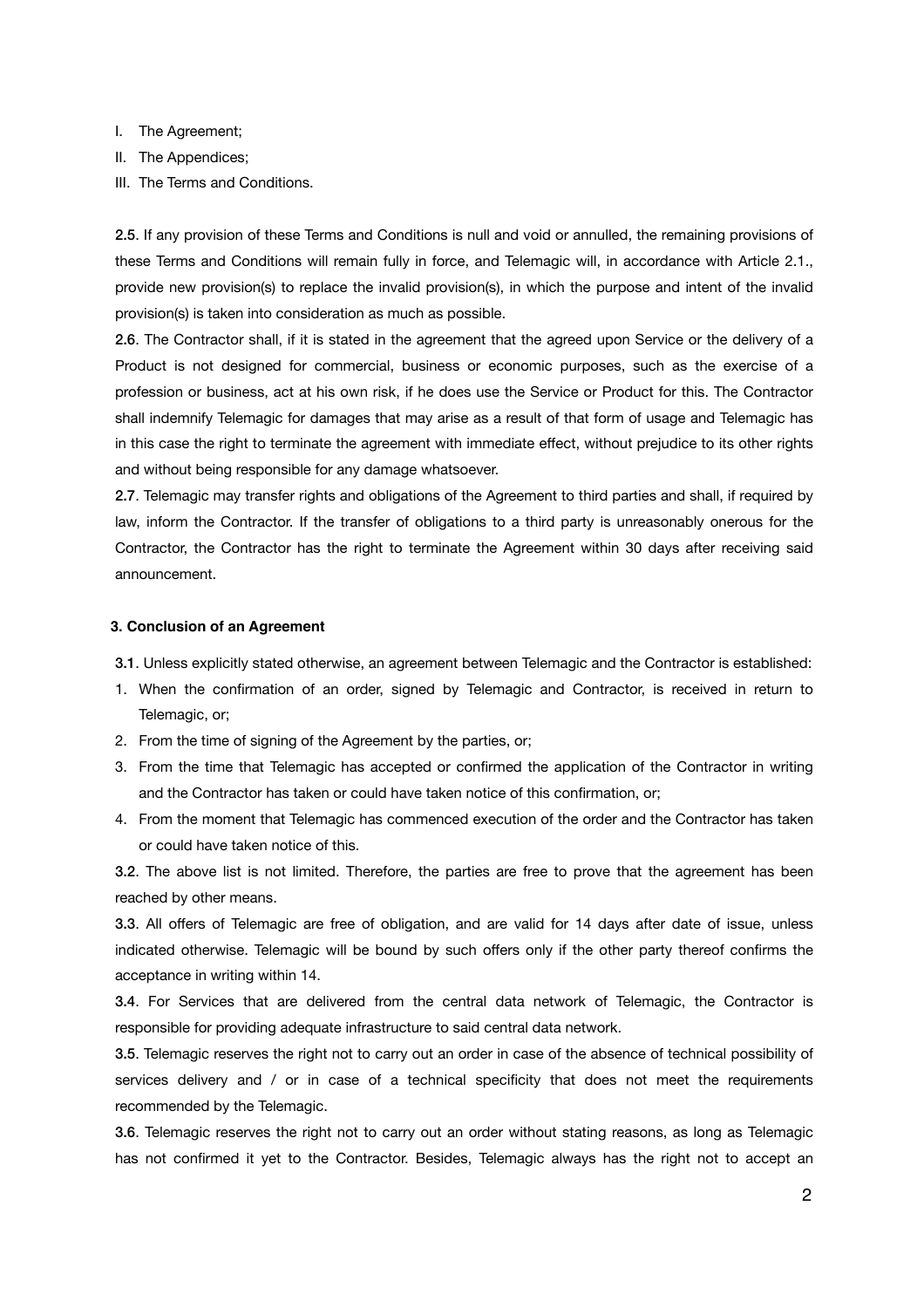application if there is a reasonable and well-founded suspicion that the Contractor would not be able to comply properly with the Agreement. At least considered to be of reasonable suspicion are circumstances that give cause to doubt the creditworthiness of the Contractor, or bad performance of the Contractor towards Telemagic or third parties. Telemagic always has the right to perform a credit check to verify the creditworthiness of the Contractor.

3.7. If the Agreement for the supplying of Service has been established completely by electronic means of communication, the Contractor shall be entitled to a period of seven working days after the conclusion of the Agreement to terminate the Agreement by means of a written notice to Telemagic, without giving reasons, unless the Contractor has used the Service within this period.

#### **4. Execution of the Agreement**

4.1. Telemagic shall carry out the services with due care in the best way possible, in accordance with the requirements of good workmanship, based on the currently known state of science, and, where appropriate, in accordance with agreements and procedures established in writing with the Contractor.

4.2. If, and to the extent that, in the opinion of Telemagic this is required for proper execution of the agreement, Telemagic has the right to have certain work done by third parties.

4.3. The Contractor shall ensure that all data which Telemagic deems necessary or which the Contractor reasonably understands to be necessary for the execution of the agreement, is provided to Telemagic on time. If the data required for proper execution of the agreement is not timely provided to Telemagic, Telemagic has the right to postpone the execution of the Agreement and/or charge the Contractor for the additional costs resulting from the delay, according to the usual rates.

4.4. The Contractor is responsible for the use and application, in his organization, of the equipment recommended or approved by Telemagic and services provided by Telemagic, as well as for the checking and security procedures and for adequate system management.

4.5. Telemagic is not responsible for damages of any kind, when Telemagic has relied on erroneous and/or incomplete data provided by the Contractor, unless such inaccuracy or incompleteness was ought to be known by Telemagic.

4.6. If it is agreed that the Agreement will be implemented in phases, Telemagic has the right to postpone the execution of certain parts, belonging to a subsequent phase, until the Contractor has approved the results of the preceding phase in writing.

4.7. If during the execution of the Agreement it becomes apparent that it is necessary for its proper execution to amend or supplement the agreement, the parties shall promptly amend the agreement accordingly, on a timely basis by mutual consent, in a further agreement (in writing).

4.8. If the parties agree that the Agreement shall be amended or supplemented, the time of completion of the implementation can be affected by this. Telemagic shall inform the Contractor of this as soon as possible.

4.9. If the amendment or supplement to the Agreement will have financial and/or qualitative consequences, Telemagic will notify the Contractor of this as much in advance as possible.

4.10. Notwithstanding Article 4.9., Telemagic will charge no extra fees if the amendment or supplement is the result of circumstances which can be attributed to Telemagic.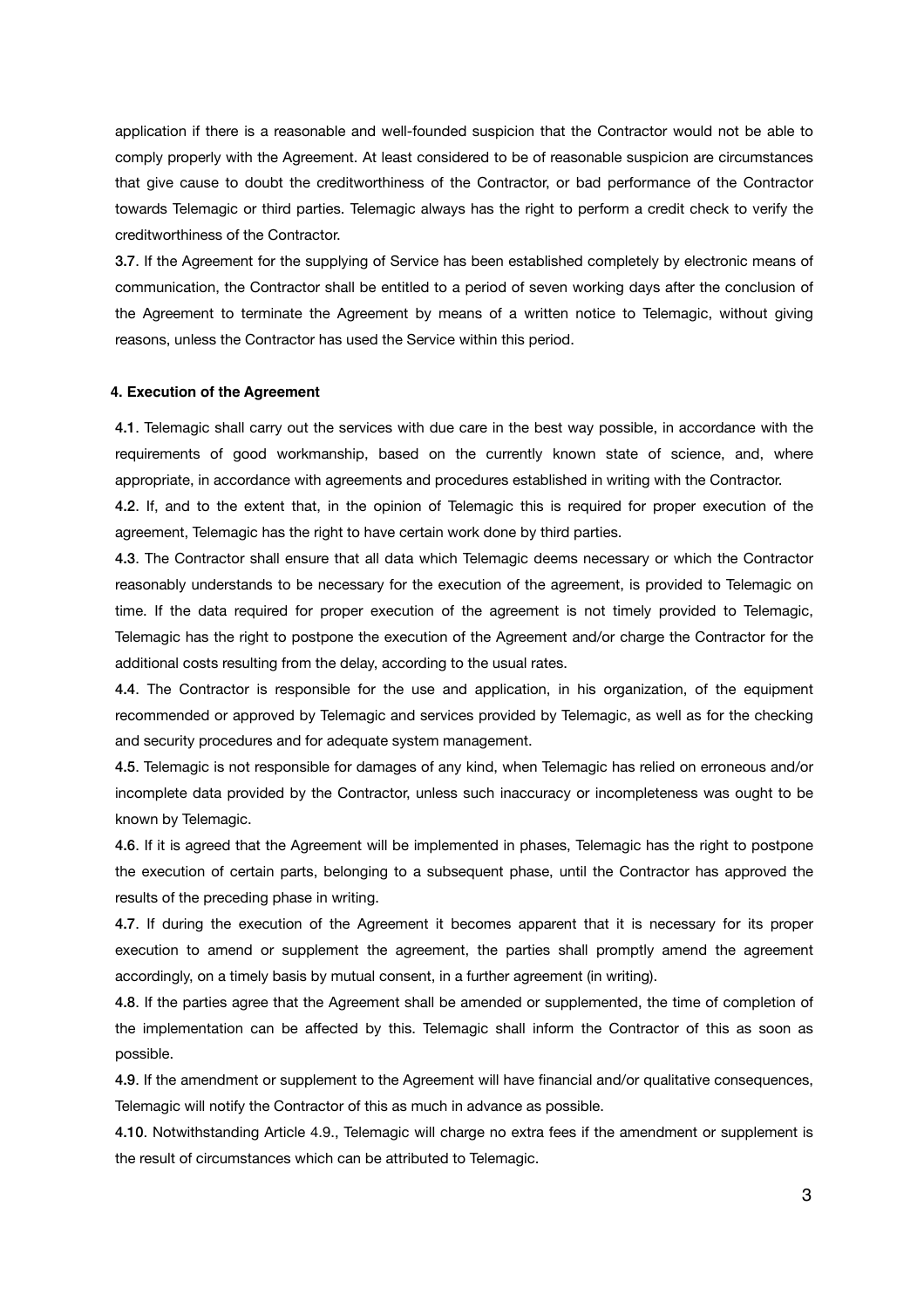## **5. Conditions of Service delivery**

5.1. Telemagic endeavors to deliver the Services to the Contractor as soon as possible, but does not provide any guarantee regarding delivery times. The delivery times specified by Telemagic are indicative only. Exceeding of any delivery time does not entitle the Contractor to compensation, or the right to cancel the order or to terminate the agreement, unless the delay in delivery is such that the Contractor cannot be required to maintain the agreement in accordance with the standards of fairness and reasonableness. The Contractor is then entitled to cancel the order or to terminate the agreement to the extent that this is necessary.

5.2. The delivery of Services offered by Telemagic to the Contractor depends on the quality of Services offered to the Contractor by a third party operator. It concerns the specificity of the network configuration and Broadband connection.

## **6. Provided space (Collocation)**

6.1. If Telemagic provides a physical space to the Contractor for implementation of the Agreement, the following applies.

6.2. The space provided to the Contractor for the implementation of the Agreement may be used for the purpose of the implementation of the Agreement only.

6.3. The Contractor shall himself use the space provided for the purpose of the implementation of the Agreement with effect from the commencement date of the Agreement and in accordance with the Agreement and these Conditions in a careful and proper manner.

6.4. The Contractor is obliged to use the space provided for the purpose of the implementation of the Agreement in such manner that there is no nuisance or inconvenience caused towards Telemagic, third parties and further surroundings.

6.5. The Contractor is prohibited to provide to third parties in whole or in part, or in any other way allow the third parties to use the space provided for the purpose of the implementation of the Agreement.

6.6. The Contractor is prohibited to change the shape, appearance and/or the layout of the space provided for the purpose of the implementation of the Agreement, or to make any changes to the space or the associated piping and wiring, or to carry out any work on the space to improve its physical appearance, without prior written permission of Telemagic.

6.7. The Contractor must timely notify Telemagic by written notice if there are threats of damage to the space, or if such damage could be inflicted. The same applies if any defects in the space occur or have occurred.

6.8. If the Contractor places equipment owned by him in the space provided for the purpose of the implementation of the Agreement, the Contractor must take care of adequate insurance coverage of this equipment.

## **7. Use and availability of the Service**

7.1. Telemagic may impose restrictions on the use of the Service. Telemagic will inform the Contractor about this.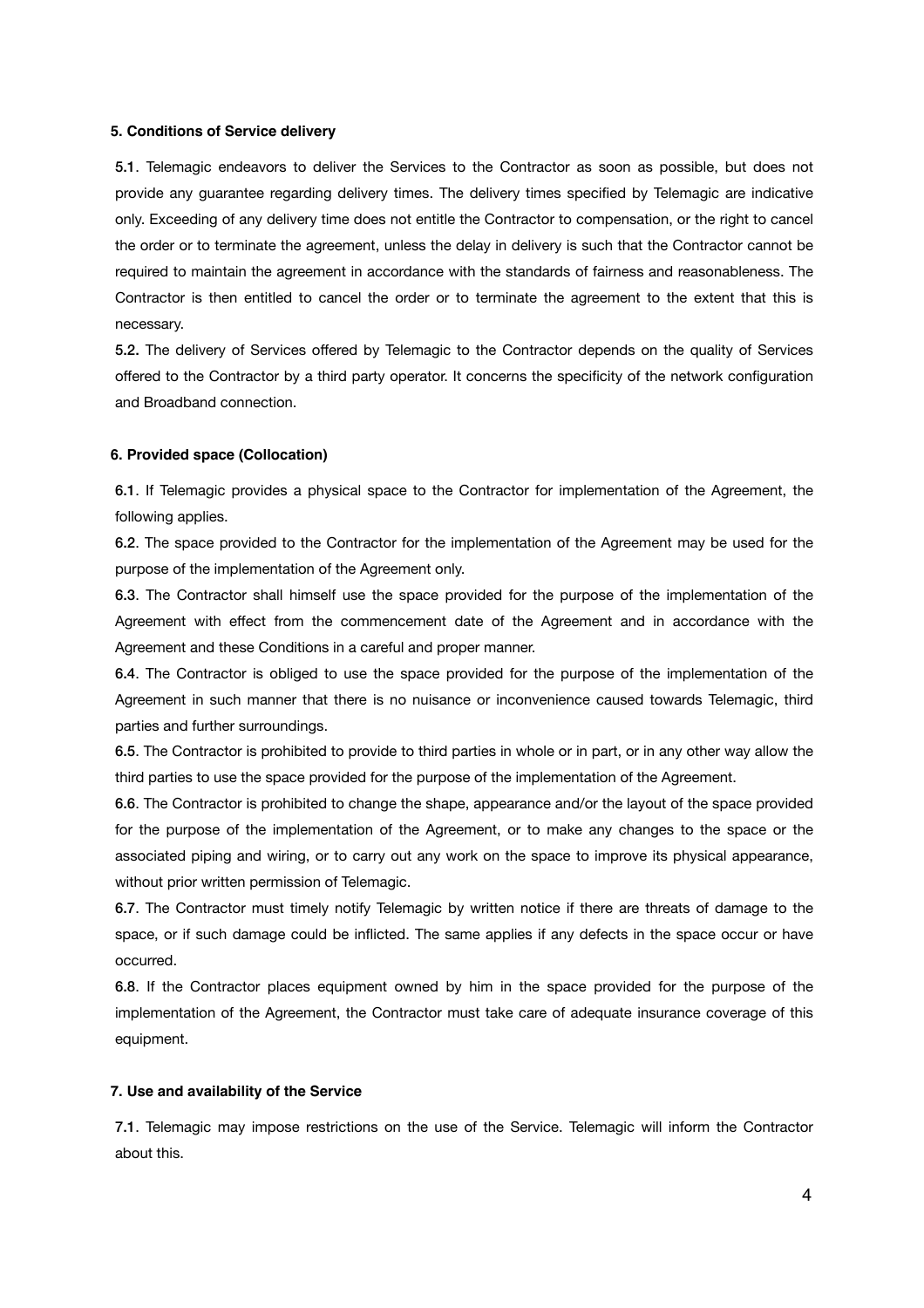7.2. If the Contractor does not (longer) have a functioning broadband connection, Telemagic can put the Service out of use. If the Broadband connection of the Contractor (no longer) operates and is no longer going to operate, for whatever reason, the Contractor must inform Telemagic as soon as possible.

7.3. Telemagic is entitled to change the technical specifications of the Service if this is in the interest of the performance of the Service or for the protection of the justified interests of Telemagic. Telemagic will timely notify the Contractor of a change, unless this is not reasonably possible.

7.4. Contractor will use the Service for normal business or private use, even if there is a fixed rate (flat fee). In case of excessive use, Telemagic is entitled to nonetheless charge for the use that exceeds the standards.

7.5. Telemagic endeavors to allow the Service to run as undisturbed as possible. Telemagic, however, provides no guarantees regarding the availability and quality of Service. In addition to the regular obligation of efforts, the Contractor may, if desired, conclude an additional Service Level Agreement.

7.6. The quality of Service is dependent on the Broadband connection used by the Contractor and its peripheral devices (including the number and type of telephones and accessories). Furthermore, (simultaneous) use of the Broadband connection by the Contractor for other applications besides the Service (for example, downloading) can affect the quality and availability of the Service.

7.7. Telemagic is not liable for any direct or indirect damage that the Contractor suffers as result of the Service not being (entirely) available due to circumstances, such as failures on the side of third party operators and/or providers, and/or suppliers on which Telemagic depends for supplying the Service. Telemagic stresses that under these circumstances; the emergency number (112) may also be (temporarily) inaccessible.

7.8. Telemagic is not liable for any direct or indirect damage that the Contractor suffers as result of the Service not being (entirely) available due to circumstances, such as power failure or overloading of the Broadband connection on the side of the Contractor, because of which the Service may temporarily not (entirely) be available. Telemagic stresses that under these circumstances; the emergency number (112) may also be (temporarily) inaccessible.

7.9. If the Contractor moves to another address, the Agreement shall continue unchanged, unless this is not reasonably possible. The Contractor shall immediately inform Telemagic of the relocation.

7.10. Additional costs for Telemagic due to the relocation of the Contractor shall be borne by the Contractor.

7.11. If the Contractor turns out to owe above-average amounts in a limited period of time, Telemagic is entitled to proceed to blocking of certain destinations, until the Contractor has paid all amounts owed or has provided security in a way which will be declared by Telemagic.

## **8. Maintenance and Faults**

8.1. For maintenance, Telemagic can, without prejudice to its other rights and without being liable for damages, shut down the Service in whole or in part. The shutting down will be announced in due time by Telemagic, except in the case of short or limited interruptions. Telemagic will not temporarily constrain or shut down the Service without urgent or valid reasons.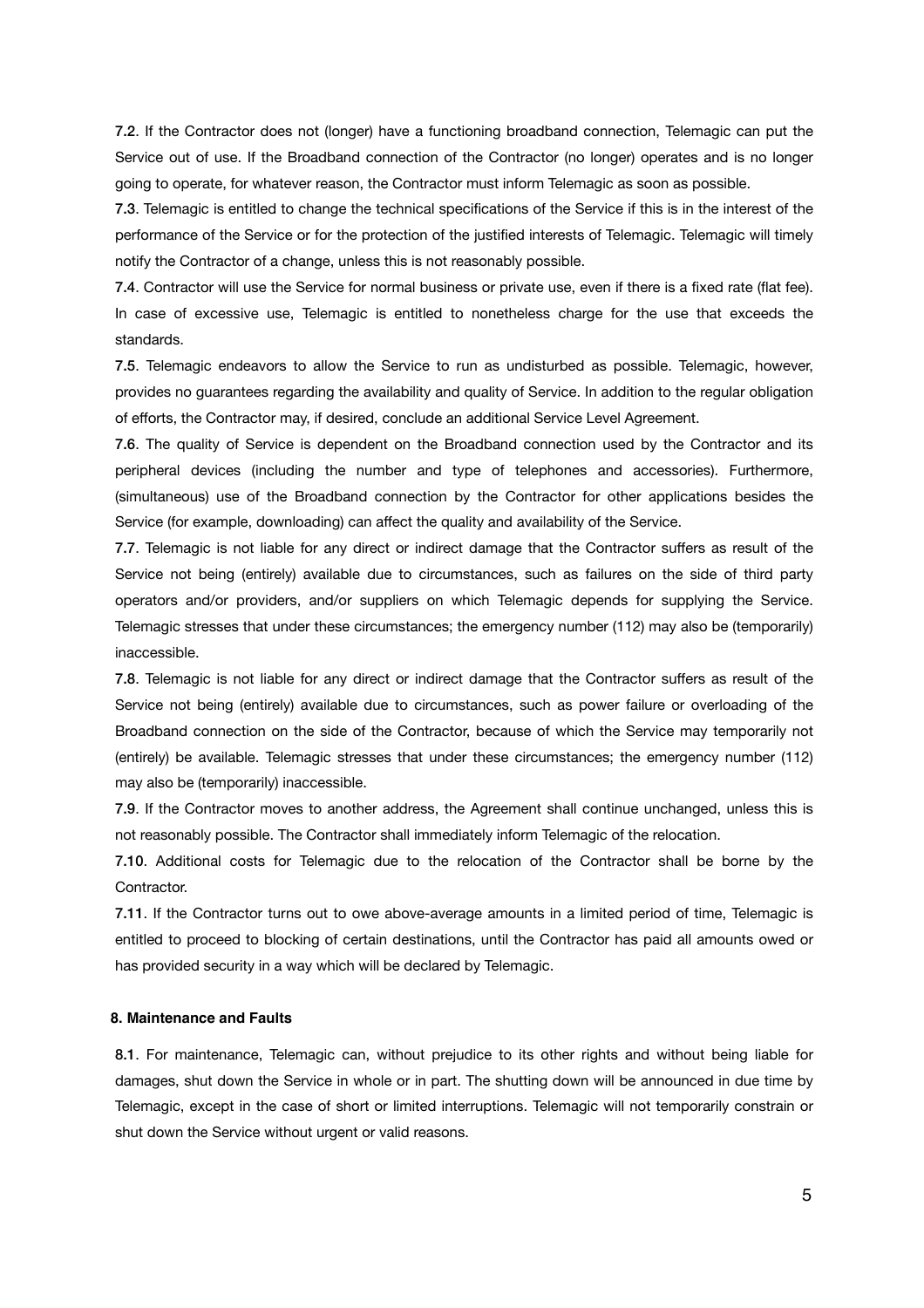8.2. Telemagic will investigate disruptions as soon as possible and will endeavor to solve the disruptions as soon as possible.

8.3. Telemagic can modify the technical characteristics of the Service. Telemagic will take the interests of the Contractor into account to reasonable extent. Telemagic is not liable for damages resulting from a change in technical characteristics.

#### **9. Obligations of the Contractor**

9.1. If a third party has placed limitations on, or applied conditions to, the use of certain materials, products or services, the Contractor must take these limitations and conditions into account. The Contractor is responsible for all damage caused to Telemagic and/or third parties due to nonobservance of these restrictions and conditions.

9.2. The Contractor is responsible for all use of the Service through his Broadband connection, even if this happens without his permission. All costs incurred for the use of the Service are for the account of the Contractor.

9.3. The Contractor is obliged to notify Telemagic immediately in case of a (provisional) suspension of payments, bankruptcy, a debt settlement arrangement being legally declared or loss of legal capacity of the Contractor.

9.4. The Contractor shall in no way hinder Telemagic with the delivery of the Service. The Contractor is not permitted to (make others) act is such ways, which can harm the justified interests of Telemagic or third parties, or which can inflict damage to Telemagic and/or third parties.

9.5. The Contractor is not permitted to resell the Service provided by Telemagic. Access to, and use of, the Service may also not be transferred to third parties.

## **10. Use of telephone numbers**

10.1. The use of a number intended for telephony, is bound to the prefix area for which it is issued. The Contractor warrants that the number is only used within this prefix area, and indemnifies Telemagic for the consequences if the Contractor fails to do so. Telemagic is at any time entitled to request evidence from the Contractor that demonstrates that the Contractor holds address within the valid prefix area.

10.2. If applicable to the Service, Telemagic will allocate a telephone number to the Contractor. Telemagic reserves the right to limit the number of telephone numbers per Contractor.

10.3. The Contractor is obliged to adhere to the laws and regulations associated with telephone numbers held and/or used by him. This concerns, but is not limited to, the Telecomwet, the Besluit Universele Dienstverlening en Eindgebruikersbelangen (BUDE) and the Regeling Universele Dienstverlening en Eindgebruikersbelangen (RUDE).

10.4. Telemagic can change the telephone number if Telemagic deems this necessary, for example, in the interests of the proper functioning of the Service, or if this is necessary on the basis of regulations. Telemagic will thereby take the interests of the Contractor into account to reasonable extent. Telemagic is not liable for damages resulting from the changing of a telephone number.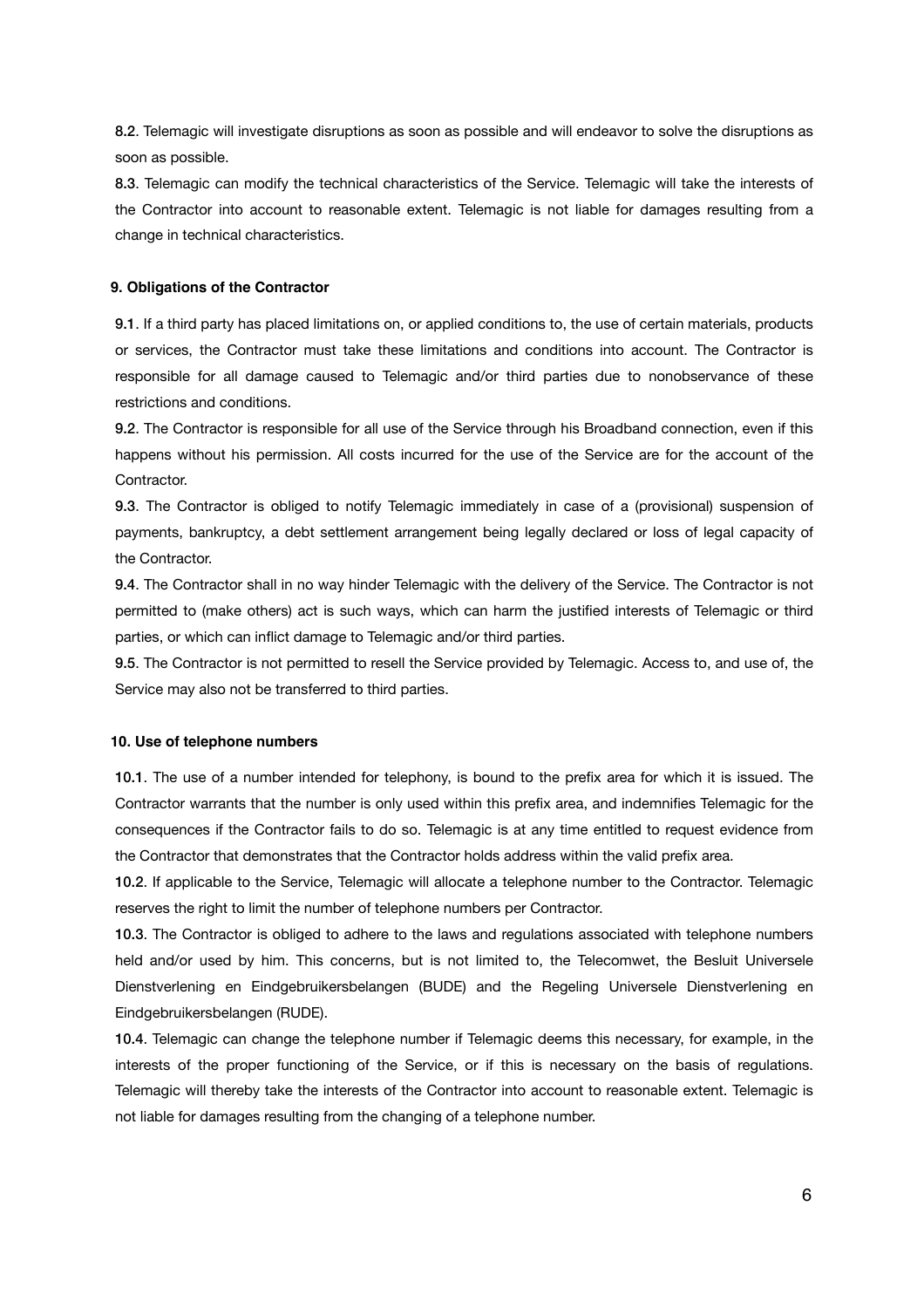10.5. If the Contractor already has a telephone number in use at another provider, he can submit a request to Telemagic to retain the telephone number. The telephone number can be retained, if the agreement with this provider is terminated and the provider cooperates in retaining the number.

10.6. In order to carry out a request for number portability, the Contractor will follow instructions from Telemagic. Telemagic can request a one-time fee for carrying out the request for number portability.

10.7. If the Contractor has a telephone number in use at Telemagic and wishes to switch to another provider, while keeping this number, the Contractor shall address the request to retain the telephone number allocated to the Contractor by Telemagic, with a new provider of public electronic communications services, to this new provider. Telemagic will handle requests for number portability in accordance with the regulations in force in the Telecomwet and the overarching agreements between telecom operators.

10.8. The phone number assigned to the Contractor will lapse irrevocably if the Agreement is terminated, and the Contractor has not requested number portability.

#### **11. Fees and Payments**

11.1. The Contractor owes Telemagic sums, defined by Telemagic. These are determined on basis of the price list, valid at the appropriate time. For the determination of the amounts due, Telemagic's administration is binding, unless it is proven that this data is not correct. If Contractor believes that the amount due on the invoice is incorrect, the Contractor must make objections towards Telemagic by written notice before the due date of the invoice. Upon receiving the objection, Telemagic will investigate the accuracy of the amount due on the invoice. The portion of the invoiced amount to which no objection is made remains due. Payment of that portion may not be suspended.

11.2. Telemagic is at all times entitled to change the price list (electronically); changes will be announced in advance. The current price list is available on the website and on request from Telemagic.

11.3. If the Contractor does not agree with the raise in prices and rates expressed by Telemagic, as referred to in Article 11.2., the Contractor is entitled to terminate the agreement by written notice within four weeks after the date of the disclosure, referred to in that article, with the agreement being expiring on the date referred to in the disclosure, on which the raise in prices or rates comes into force.

11.4. If Telemagic has entered an agreement with a third party on behalf of the Contractor and that third party raises its rates, Telemagic is entitled to immediately enforce these rate raises.

11.5. Telemagic may, in addition to the agreed upon fee, charge costs for provision of the additions to the Service, Service support and additional devices.

11.6. Telemagic may, in addition to the agreed upon fee, charge a fee for the specifications of the invoices, contract acquisition, modification of ascription and similar operations.

11.7. Amounts as specified in the Agreement and as described in this Article, are expressed in Euro and include VAT.

11.8. Telemagic will charge the fees owed by the Contractor by means of an invoice. Payment shall be made within the term mentioned on the invoice, counting from the date of the invoice, in the manner specified by Telemagic, and in the invoice currency. The moment of payment is the moment at which Telemagic has received the sum owed. If the Contractor has authorized Telemagic to collect the amount due, Telemagic will state this on the invoice.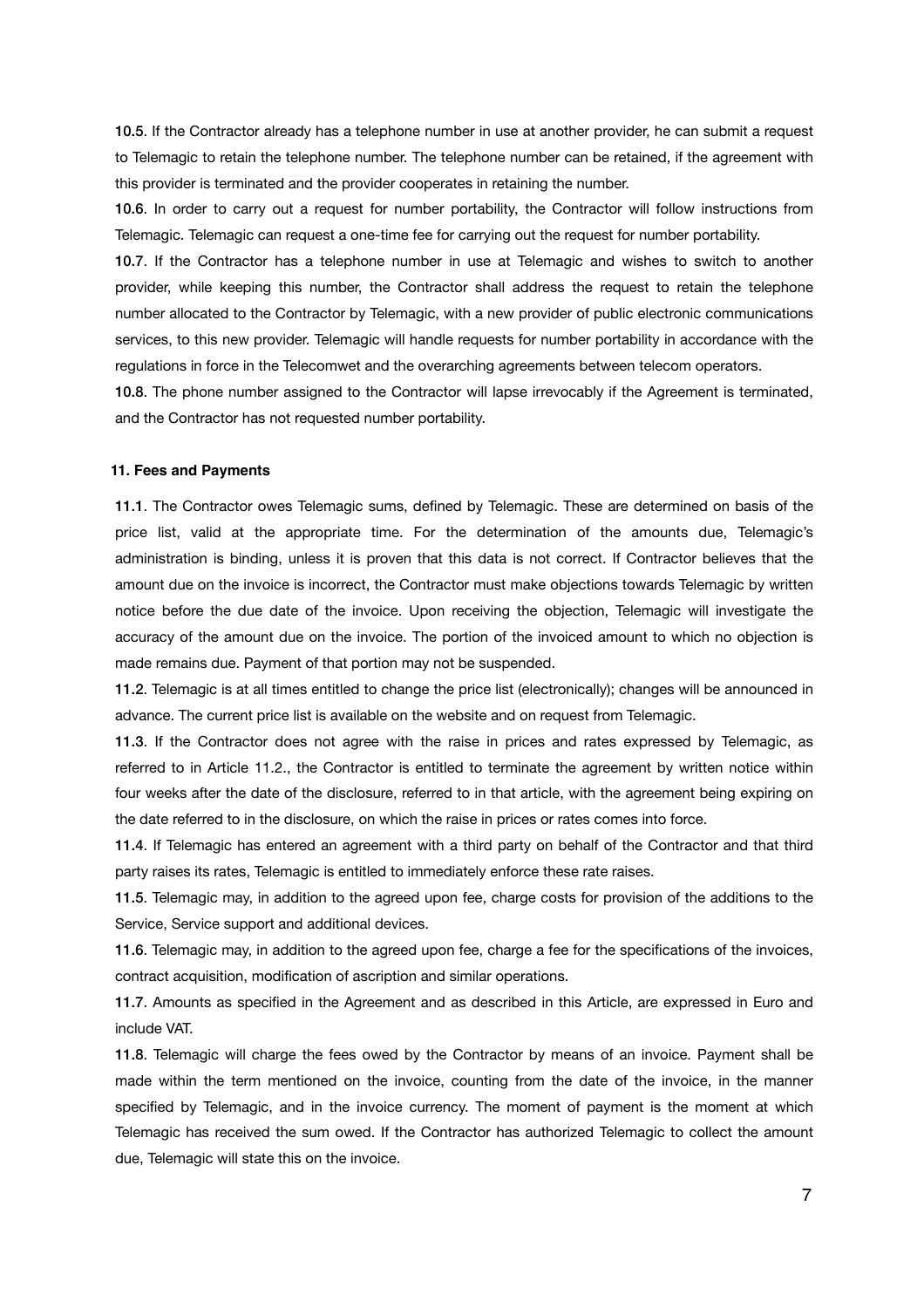11.9. The amounts set for the Service will be charged (i) with regard to the subscription, monthly in advance, and (ii) with regard to the costs of using the Service, once these exceed a minimum to be determined by Telemagic, but in any case quarterly afterwards.

11.10. An invoice or notice of default sent electronically shall be deemed to have been received by the Contractor on the day of sending. Invoices or notices of default sent by post shall be deemed to have been received by the Contractor within 2 days after the postmark date for Contractors located in the Benelux and within 5 days after the postmark date for Contractors located in other countries.

11.11. Termination of the Agreement does not affect existing payment obligations.

11.12. In case of liquidation, bankruptcy or suspension of payment of the Contractor, Telemagic's claims and the Contractor's debts owed to Telemagic shall be immediately due and payable.

11.13. Payments made by the Contractor shall initially always serve for payment of all interest and costs due, and subsequently for payment of the longest outstanding payable invoices, even if the Contractor states that the payment relates to a later invoice.

11.14. In the event that the Contractor has not paid within the period referred to in Article 11.8., Telemagic shall be entitled, after having at least once demanded the Contractor to pay, to charge the Contractor the legal interest starting from the date on which the payment was originally due until the day of payment in full, without further notice of default or prejudice to Telemagic's other rights. Telemagic also has the right to suspend further execution of the agreement immediately or to dissolve the agreement, without prejudice to Telemagic's right to claim compensation, until all amounts owed by the Contractor to Telemagic are compensated in full.

11.15. In the event that the Contractor is in default or fails to perform one or more of his obligations, all collection charges, out of court or in court, shall be for the Contractor's account. For this, the Contractor is, in any case, due:

| of the first $\epsilon$ 5,000.-                   | 15 % |
|---------------------------------------------------|------|
| of any remaining amount up to $\epsilon$ 12,000.- | 10 % |
| of any remaining amount up to $\epsilon$ 25,000.- | 8 %  |
| of any remaining amount up to $\epsilon$ 50,000.- | 5 %  |
| of any remaining amount                           | 3 %  |

11.16. If Telemagic demonstrates to have incurred higher costs that were reasonably required, these also come into consideration for payment.

11.17. If Telemagic believes that the Contractor's financial situation or payment practices warrant it, Telemagic is entitled to require the Contractor to provide a(n) (additional) security immediately, in a form to be determined by Telemagic. If the Contractor neglects to provide the requested security, Telemagic will be entitled, notwithstanding its other rights, to suspend further execution of the agreement immediately and all amounts owed by the Contractor to Telemagic for any reason will be due immediately.

11.18. In the case of an order given jointly, the Contractors, insofar as the work was performed for the joint Contractors, will be severally liable for payment of the invoice amount.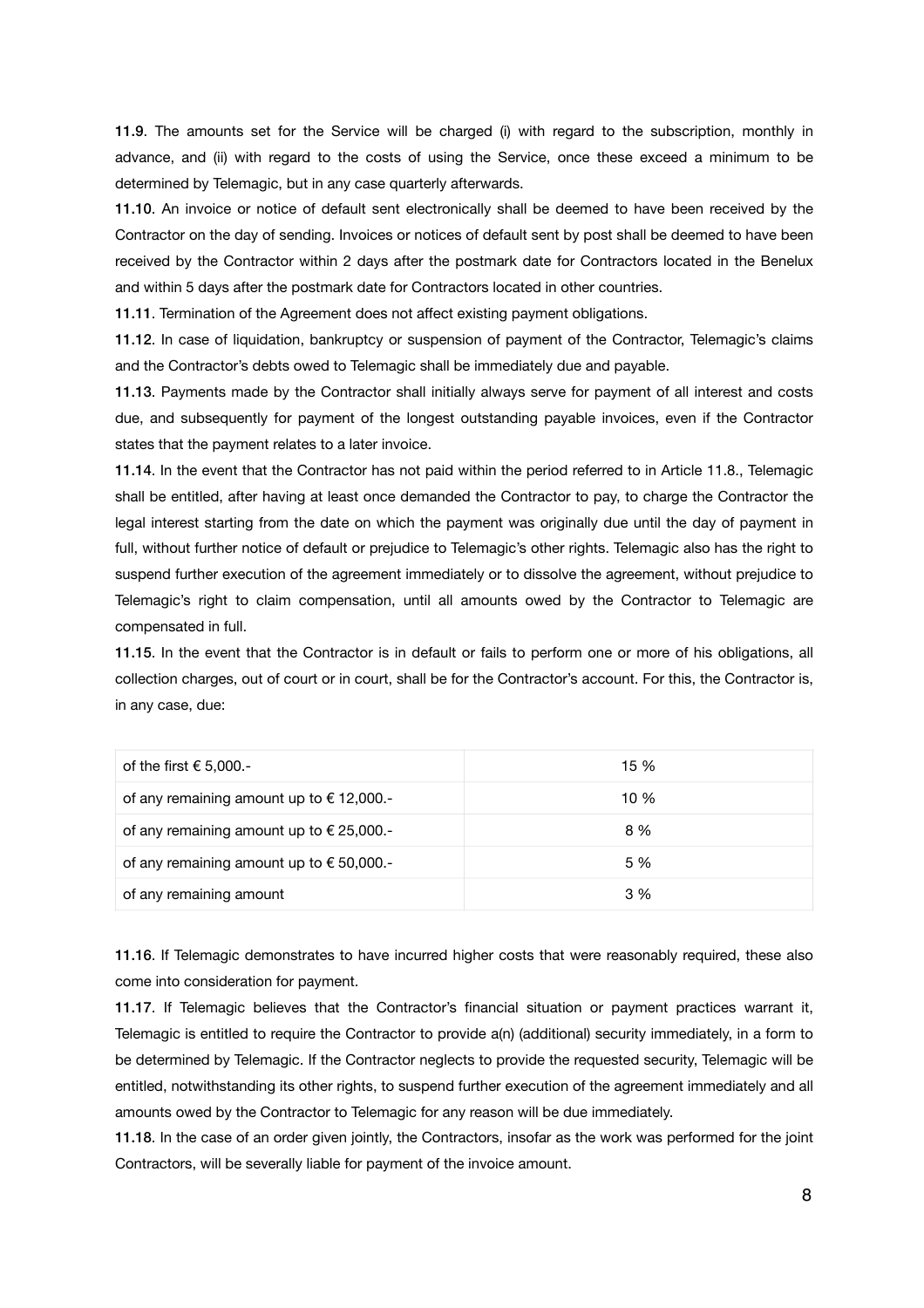## **12. Use of identifying information**

12.1. Telemagic shall make identifying information, addressing information and/or codes solely available to the Contractor for the execution of the agreement. Contractor shall handle this identifying information, addressing information and/or codes with care. In case of loss, theft and/or other forms of irregular use, Contractor shall inform Telemagic of this immediately, so that both parties can take appropriate measures.

12.2. Contractor shall pay all fees associated with and/or arising from the use of the identifying information, addressing information and/or codes.

12.3. If on a reasonable base can be assumed that due to the Contractor, there has been abuse of the identifying information, addressing information and/or codes of the Contractor, Telemagic can provide instructions to the Contractor regarding this matter, which the Contractor must obey.

12.4. If it is determined that the Contractor has abused the identifying information, addressing information and/or codes, or that the Contractor has not obeyed the instructions as referred to in the preceding paragraph, the Contractor shall immediately be in default.

#### **13. Privacy and Personal data**

13.1. Telemagic collects and processes (personal) data of the Contractor, in compliance with the current privacy legislation. Traffic data is also included under (personal) data.

13.2. Telemagic collects and processes (personal) data of the Contractor to the extent that it is necessary to provide high quality service to the Contractor. This data is processed by Telemagic and, where necessary, provided to third parties, for the following purposes:

- 1. Provision of high quality service and the further development of the service;
- 2. The payment administration, including the collection of open accounts, whether or not done by a third party;
- 3. The provision of information to the Contractor, the handling of complaints and the resolution of disputes;
- 4. Credit management and in relation thereto the conducting, whether or not done by a third party, of analysis of creditworthiness and payment behavior, as well as participation in a credit registration system;
- 5. Network administration and the promotion of an efficient design of the business processes;
- 6. Market research and the direct marketing purposes of Telemagic;
- 7. The prevention, investigation and combating of fraud and irregularities;
- 8. Compliance with legal obligations;
- 9. Entry in the telephone directory and/or the number information service, if the Contractor has given permission for this;
- 10. Specified bills;
- 11. Caller ID.

In addition, Telemagic can process the data, and, if necessary, provide it to third parties if this is necessary for the protection of the legitimate interests of Telemagic. Such circumstances shall in any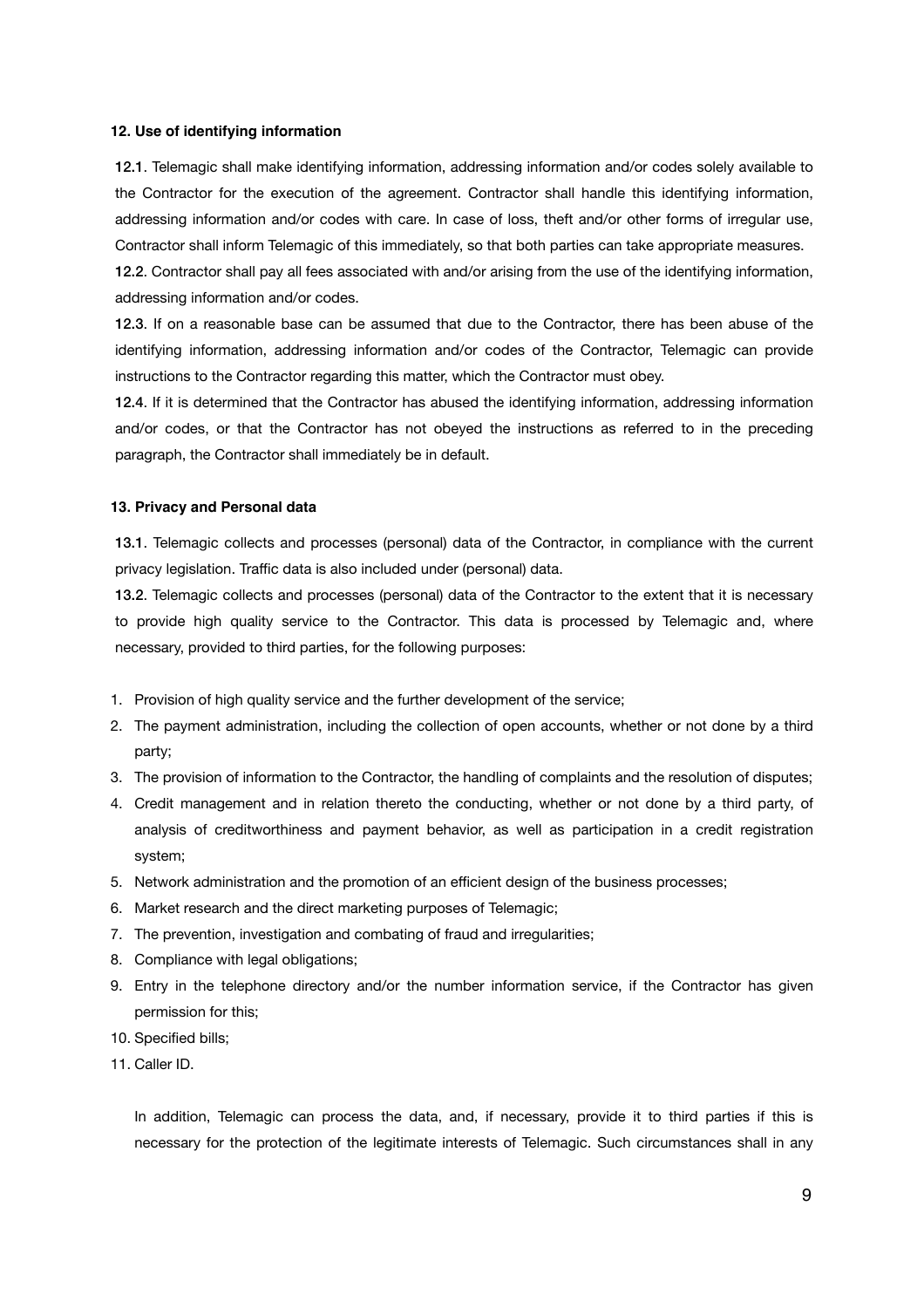case include the processing required in the interests of proper business practices. Data can also be provided to third parties in the context of a transfer of business units of Telemagic.

13.3. Telemagic does not store the personal information collected for longer than is necessary for the purposes outlined above, and shall provide the appropriate technical and organizational measures to protect personal data.

13.4. If Telemagic is obliged to grant assistance to a request by a competent authority to wiretap or to record electronic communications or to provide data on the Contractor or the traffic data, then Telemagic will contribute to this request. Telemagic is not liable for damage that the Contractor suffers as result of this cooperation by Telemagic.

#### **14. Mutual confidentiality**

14.1. Each party is obliged to maintain confidentiality towards third parties of confidential data, in whatever form, obtained from and about the other party.

14.2. In the context of the Agreement, parties are not obliged to maintain confidentiality regarding information that:

- 1. Was already known to the party;
- 2. Was lawfully obtained by the party, independent of the other party;
- 3. Was lawfully obtained by the party from a third party without duty of confidentiality;
- 4. Has already been released by the right holder in the public domain.

14.3. Disclosure of confidential information to third parties may only take place in the following cases:

- 1. To other staff and employees of the company itself who are not involved in the provision of information, and to third parties, only to the extent which is necessary for the purposes of the Agreement;
- 2. To third parties, if the party who has transferred the information has given prior authorization in writing to do so;
- 3. To third parties, if this is sought under the legislation of the party and after a direct notification of such claim to the other party.

14.4. To the extent that third parties are involved in the execution of the Agreement, the parties shall ensure that for such third parties and their personnel, corresponding provisions shall be made regarding confidentiality.

14.5. Telemagic is not entitled to use the information, which is made available to Telemagic by the Contractor, for any purpose other than for which it was obtained. An exception is made, however, in case Telemagic represents itself in civil or criminal proceedings in which this information may be of importance.

14.6. Telemagic will impose its obligations on the basis of this article on the third parties it calls in.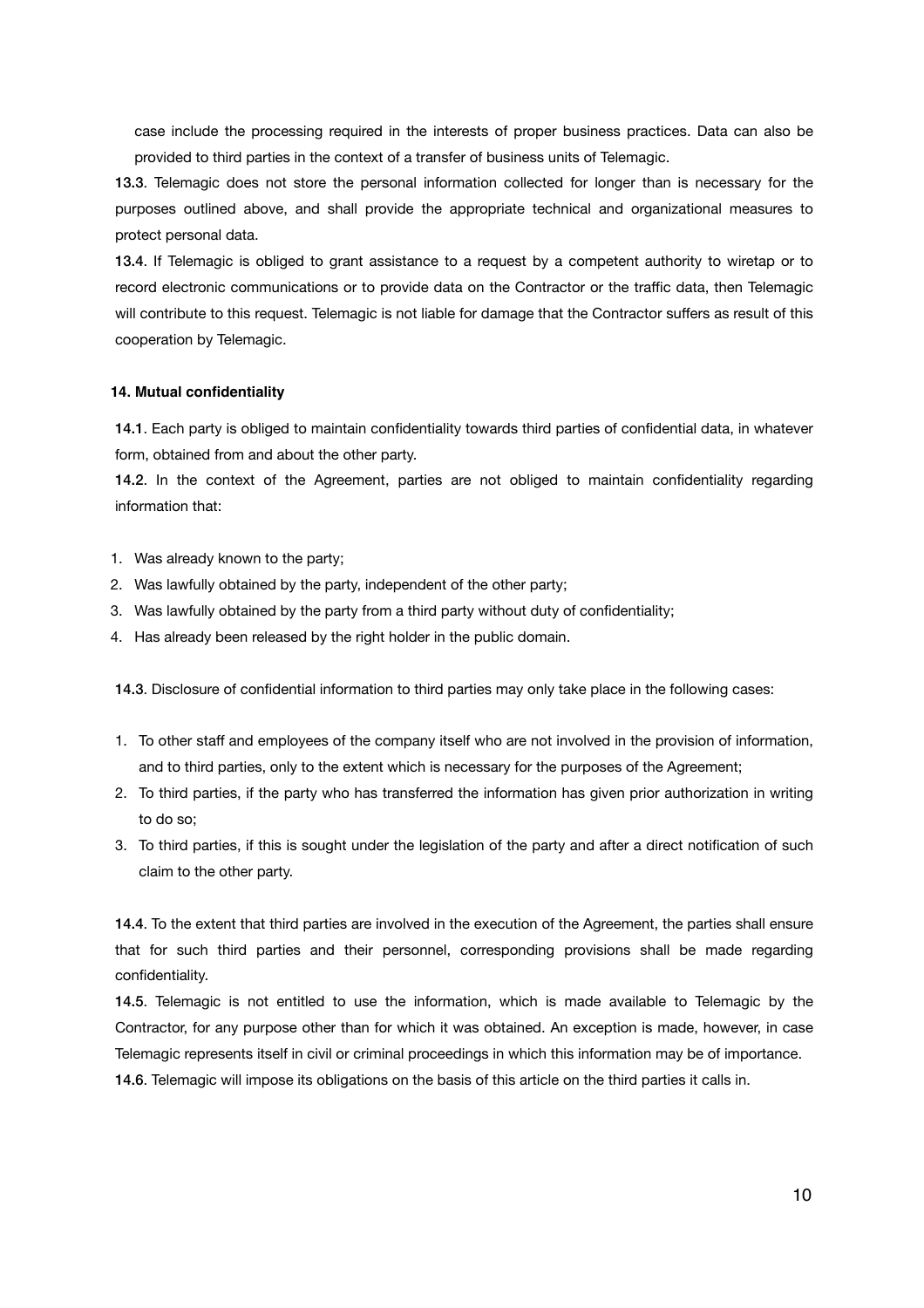## **15. Intellectual property**

15.1. All rights of intellectual or industrial property to all software, equipment, analysis, designs, documentation, reports, tenders, preparatory material, each within the broadest meaning of the word (collectively, "(the) works") made available under the Agreement, are held solely by Telemagic or its licensors.

15.2. The Contractor is explicitly prohibited to reproduce, publish or exploit the works of Telemagic, whether or not using a third party, unless the parties have explicitly agreed otherwise in writing.

15.3. The Contractor may not hand over (carriers of) the works to third parties, other than in order to obtain an expert opinion regarding the implementation of the Agreement by Telemagic.

15.4. Telemagic shall indemnify the Contractor against any legal action which is based on the allegation that works made available by Telemagic infringe a right, which is valid in the Netherlands, concerning intellectual or industrial property, provided that the Contractor informs Telemagic immediately in writing of the existence and content of the legal action and leaves the handling of the case entirely to Telemagic, including the making of any settlements. The Contractor will accordingly provide the necessary power of attorney, information and cooperation to Telemagic to ensure that Telemagic is able to defend itself, if necessary in name of the Contractor, against these claims. The obligation to indemnify shall cease if and insofar as said infringement is related to changes the Contractor has made or caused to be made by third parties in the works.

#### **16. Liability**

16.1. The liability of Telemagic is, as far as it is covered by its liability insurance, limited to the amount of the payment, provided by the insurer of Telemagic in this specific case.

16.2. In case the insurer does not provide cover or does not proceed with the payment, and if Telemagic is liable, the liability of Telemagic is limited to the invoice value of the order, i.e. the part of the order that is related to the liability.

16.3. Contrary to the above determined in Article 16.2., in case of an order with a duration of more than six months, the liability is further limited to the portion of the fee, which is due for the last six months.

16.4. The limitations of liability contained in these Terms and Conditions do not apply if the damage is intentionally caused, or if it is caused by a serious misconduct of Telemagic or its subordinates.

16.5. Telemagic is not liable for consequential damages.

16.6. Liability of Telemagic caused by an attributable failure to fulfill an Agreement only arises if the Contractor notifies Telemagic immediately and properly in writing, for which the Contractor gives Telemagic a reasonable time to comply with its obligations, and Telemagic remains inadequate to comply with its obligations, even after the expiration of that period. The notice must contain an as detailed as possible of the failure, so that Telemagic is able to respond adequately.

16.7. The condition for the existence of any right to compensation is always that the Contractor reports the damage to Telemagic in writing as soon as possible, but no later than one (1) month after its occurrence.

16.8. The Contractor shall indemnify Telemagic against third party claims for damages that these third parties could recover from Telemagic in any way possible, to the extent that this claim is based on the use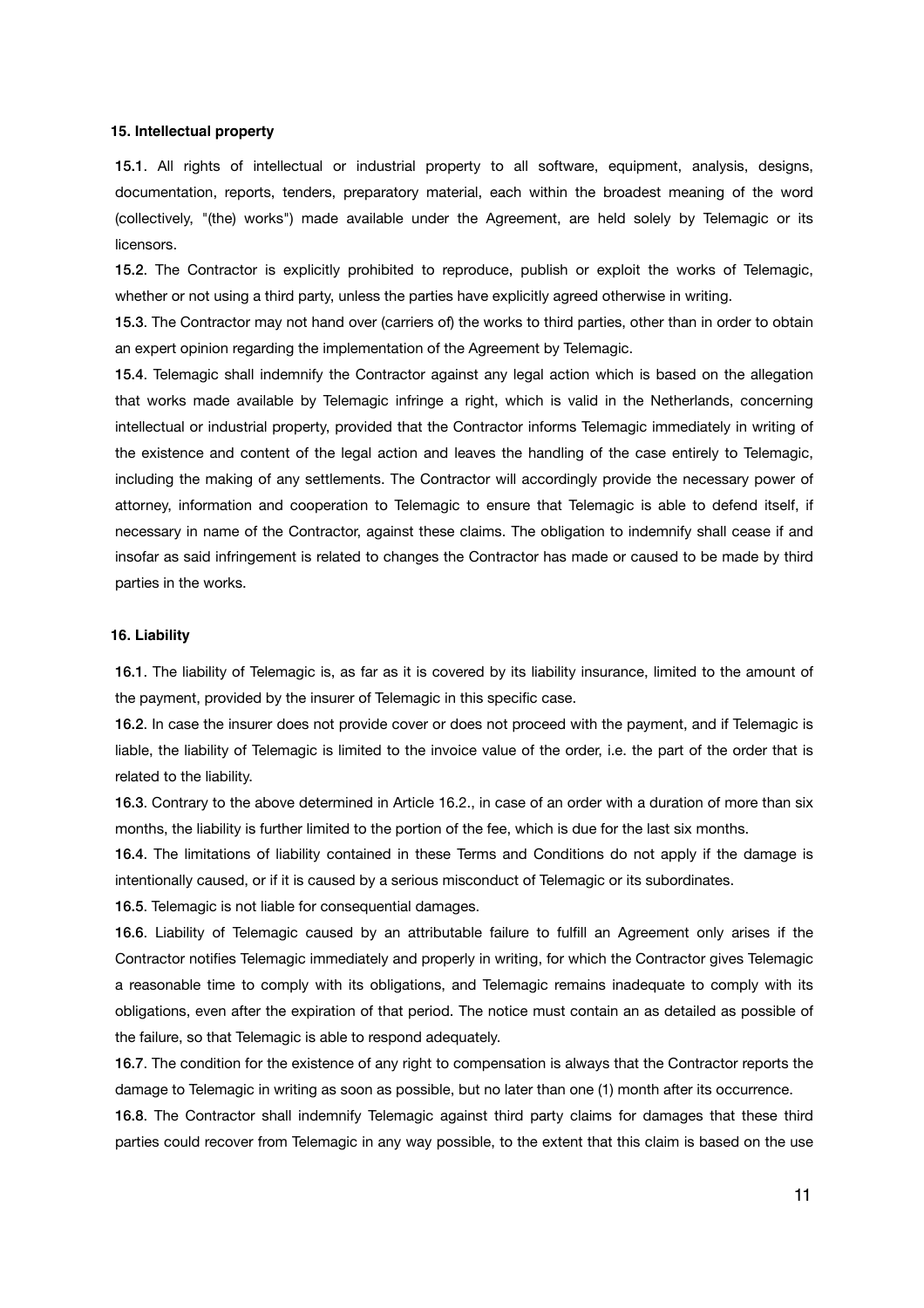made by the Contractor of the Service or where such claim is based on the communication of the Contractor using the Service.

16.9. The Contractor shall indemnify Telemagic against all claims of liability, damages, costs and expenses, including legal fees, arising out of any violation of the Terms and Conditions, done by the Contractor.

16.10. The Contractor shall indemnify Telemagic against problems with the Broadband connection and against any damage that occurs as a result of the use by the Contractor of equipment not supplied or approved by Telemagic, or caused by adjustments to the equipment supplied or approved by Telemagic, by or on behalf of the Contractor.

16.11. Telemagic is never liable if, as a result of a legal or judicial warrant, data of the Contractor must be provided to third parties, which are entitled thereto.

#### **17. Force Majeure and/or special circumstances**

17.1. In these Terms and Conditions, force majeure will be defined as, in addition to its definition in law and legal precedent, all external causes, foreseen or unforeseen, which Telemagic cannot influence, but as a result of which Telemagic is unable to perform its obligations.

17.2. Telemagic also has the right to invoke force majeure, if the circumstance that prevents (further) fulfillment of its obligations, occurs after Telemagic should have fulfilled its obligations.

17.3. In the event of force majeure, the obligations of Telemagic are suspended. If the period in which Telemagic cannot meet its obligations due to force majeure is longer than 3 months, both parties are authorized to terminate the agreement, without any obligation to pay compensation existing in that case.

17.4. If Telemagic has already partially fulfilled its obligations ensuing from the Agreement when force majeure occurs, Telemagic shall at all times be entitled to invoice the performed part separately and the Contractor shall at all times be bound to pay this invoice as if it concerned a separate transaction. However, this does not apply if the part already executed or that can be executed has no independent value.

17.5. Telemagic is not required to comply with any obligations towards the Contractor if it is prevented from doing so as a consequence of a circumstance not attributable to Telemagic's fault and which is not regarded as Telemagic's responsibility by virtue of the law, legal action or according to generally accepted standards.

17.6. In case of temporary force majeure Telemagic is authorized to extend the delivery time, or the period within which the work had to be carried out, by the length of time by which the temporary obstacle has delayed the delivery or the work.

17.7. In the event of force majeure, except for the provisions referred to in article 17.3., the client is not entitled to dissolve the agreement and/or to claim compensation for damages.

#### **18. Suspension**

18.1. Telemagic reserves the right to suspend, temporarily decommission, or limit the use of, the execution of the agreement:

1. If the Contractor fails to fulfill his payment obligations or his other obligations under the Agreement;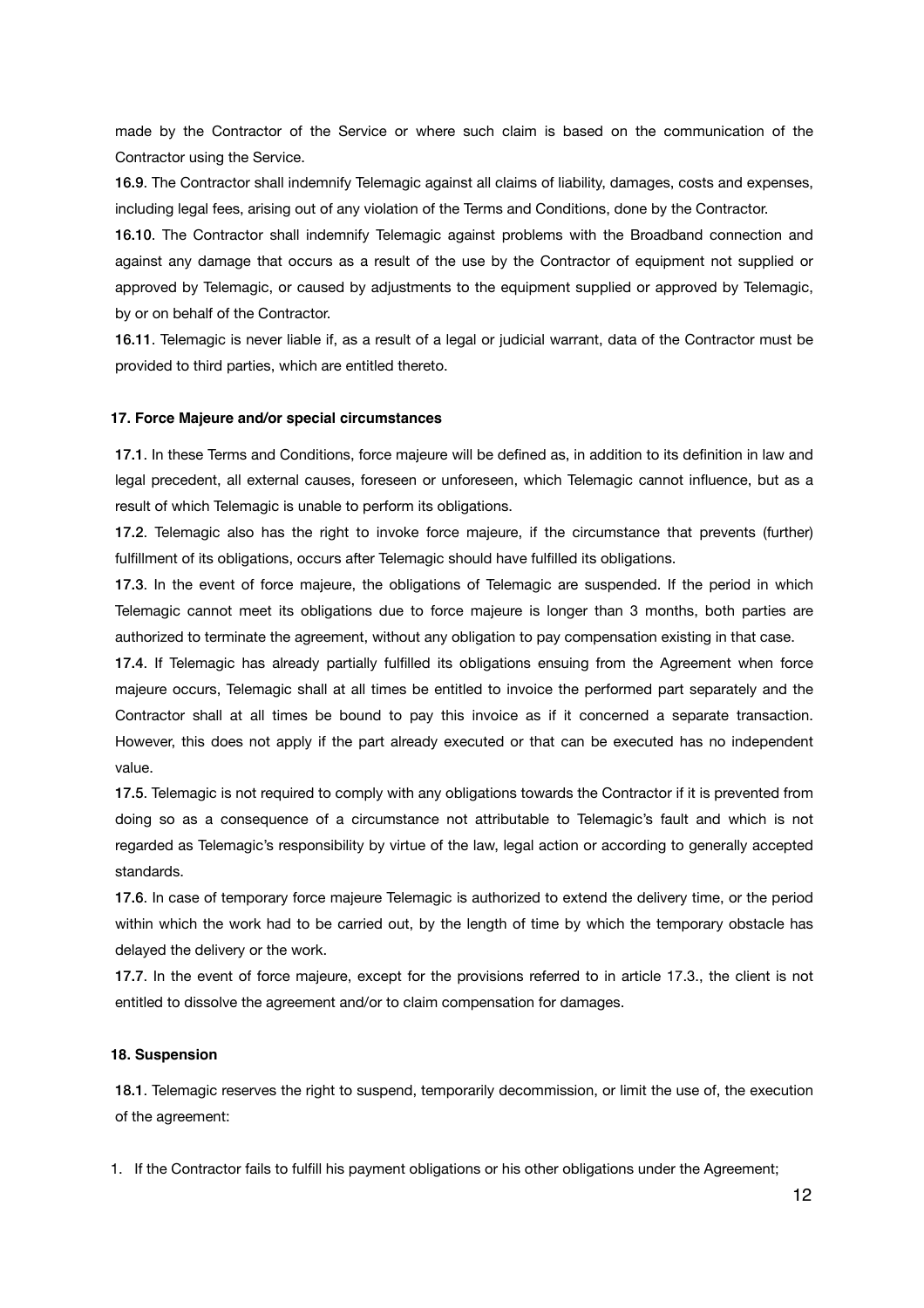- 2. If the Contractor does not (longer) have a functioning Broadband connection;
- 3. Following notification to Telemagic of (provisional) suspension of payments, bankruptcy, a debt settlement arrangement being legally declared or loss of legal capacity of the Contractor.
- 4. In response to an order on a statutory or judicial basis;
- 5. If during or after application the Contractor has provided wrong or incomplete information to Telemagic;
- 6. If the Contractor otherwise harms Telemagic's interests to such extent that it cannot reasonably be expected that the Service is offered;
- 7. If (changes in) applicable laws or regulations or decisions of competent authorities require so.

18.2. The suspension will be terminated if within a reasonable period, as determined by Telemagic, the reason for suspension as referred to in sub-clause 1 is resolved and the eventual costs of decommissioning and commissioning are payed to Telemagic.

18.3. Telemagic has the right to terminate the Agreement with immediate effect, without prejudice to its other rights and without being liable for damages:

- 1. If the Service has been decommissioned on the basis of Article 18.1. and the Contractor has not met his obligations after the decommissioning within the reasonable period as defined in Article 18.2.;
- 2. In case of termination, withdrawal or amendment of licenses, whether or not of third parties, under which Telemagic offers its Service;
- 3. If agreements between Telemagic and other parties (third party operators and/or providers, and/or suppliers) on which Telemagic depends for supplying the Service are terminated or modified for any reason, thereby causing Telemagic to no longer reasonably be able to properly provide the Service;
- 4. If technical reasons (such as the situation under Articles 7.6. or 7.8.), economic reasons or (changes in) laws and regulations require so.

# **19. Duration and termination**

19.1. The Agreement is concluded for an indefinite period of time with a minimum of 1 year, unless the parties agree otherwise explicitly and in writing.

19.2. If a term is agreed within the term of the Agreement for the completion of certain activities, such a term is deemed indicative and is never a firm term. If such a term is exceeded, the Contractor must give Telemagic notice of default in writing, and state a reasonable period for Telemagic to fulfill its obligations.

19.3. If the Agreement is concluded for an indefinite period of time, either party may terminate the Agreement by written notice at the end of a billing period, subject to a notice period of one calendar month, unless otherwise agreed.

19.4. If the Agreement is concluded for a definite period of time, either party may terminate the Agreement by the end of the defined period, subject to a notice period of one calendar month, unless otherwise agreed.

19.5. An Agreement between Telemagic and the Contractor may immediately be dissolved in the following cases: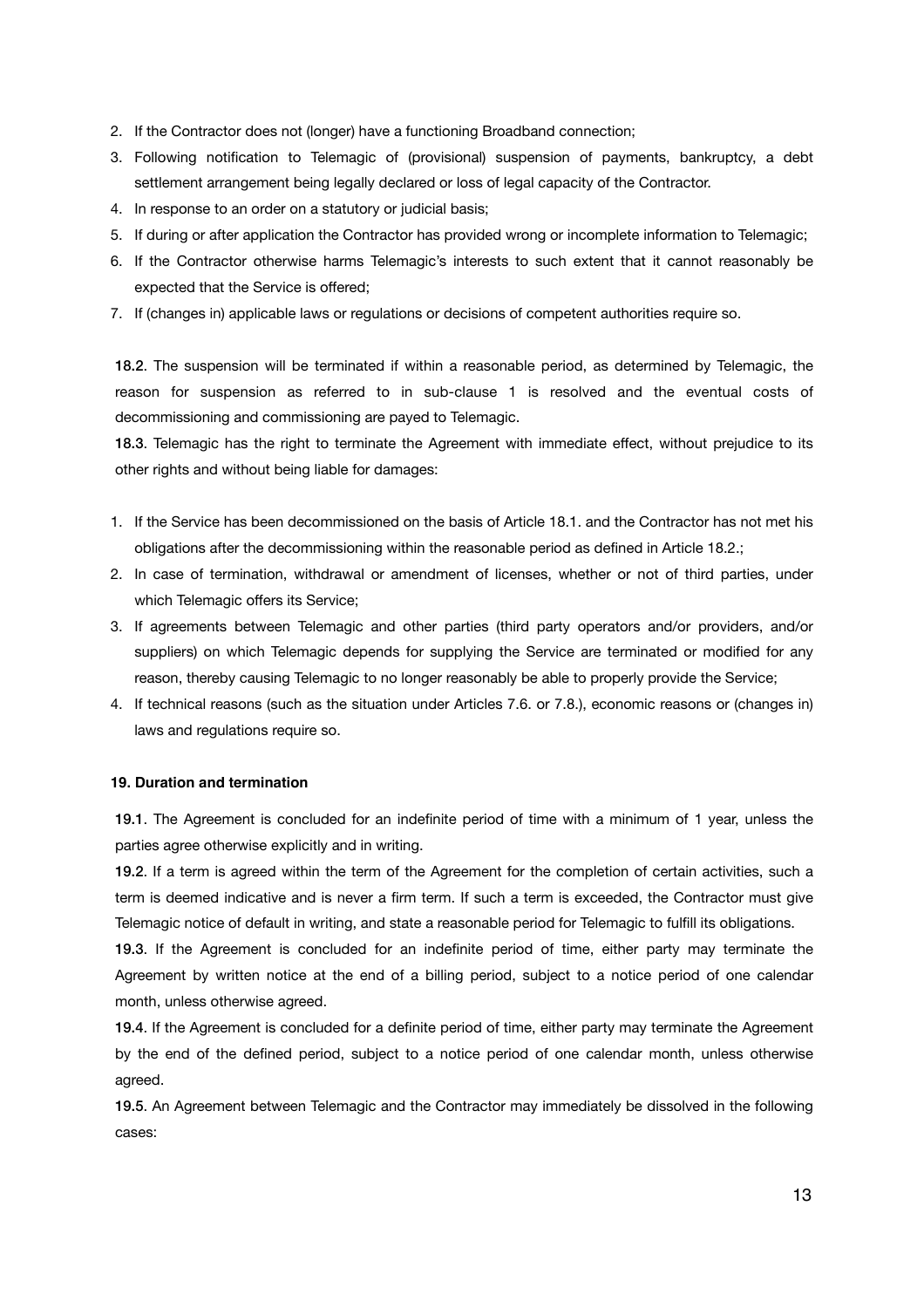- 1. If, after the conclusion of the Agreement, circumstances come to Telemagic's knowledge, which give Telemagic good reasons to fear that the Contractor will not fulfill his obligations;
- 2. If, upon entering into the agreement, Telemagic has requested the Contractor to provide security for compliance and if this security is not or insufficiently provided, in spite of demands to do so.

19.6. In the mentioned cases, Telemagic shall be authorized to suspend any further performance of the agreement or to dissolve the agreement, without prejudice to Telemagic's right to claim compensation.

19.7. In cases mentioned, Telemagic's claims on the Contractor are immediately due and payable.

19.8. Each party has the right to terminate the Agreement with immediate effect without judicial intervention and without notice of default, if:

- 1. The other party has requested, or has been granted, (provisional) suspension of payments;
- 2. The other party is bankrupt or has filed a bankruptcy petition;
- 3. The other party's company is liquidated;
- 4. The business activities are discontinued;
- 5. The other party is in default.

19.9. Any termination must be done by written notice.

19.10. Immediately after termination of the Agreement, Telemagic shall retrieve or block any identifying information, addressing information and/or codes that it has made available.

19.11 Telemagic may charge the Contractor a reasonable termination fee;

19.12. All commitments made, which should remain in force, either explicitly or by virtue of their nature, shall remain in force.

#### **20. Complaints and disputes**

20.1. Disputes between the Contractor and Telemagic about the conclusion or execution of the Agreement can be presented to the Disputes Committee by both the Contractor and Telemagic.

20.2. The Disputes Committee will only handle a dispute if the Contractor has first presented his complaint to Telemagic in writing.

20.3. Telemagic shall respond to the complaint within 30 days of receipt thereof, unless this is not reasonably possible. In that case, the Contractor will be notified in writing within the said period as to when the response to the subject of his complaint will be forthcoming.

20.4. Within 30 days of receipt of the response to the subject of the complaint from Telemagic, or within 30 days after the expiration of the period in which a response should have been forthcoming in accordance with the provisions of article 20.3., the Contractor may submit the dispute to the Disputes Committee.

20.5. If the Contractor submits a dispute to the Disputes Committee, Telemagic shall be bound by this choice. If Telemagic wishes to do this, it shall ask the Contractor in writing to pronounce his/her agreement within five weeks. Telemagic shall also notify the Contractor that after said period has expired, it shall deem itself at liberty to submit the dispute to the ordinary courts.